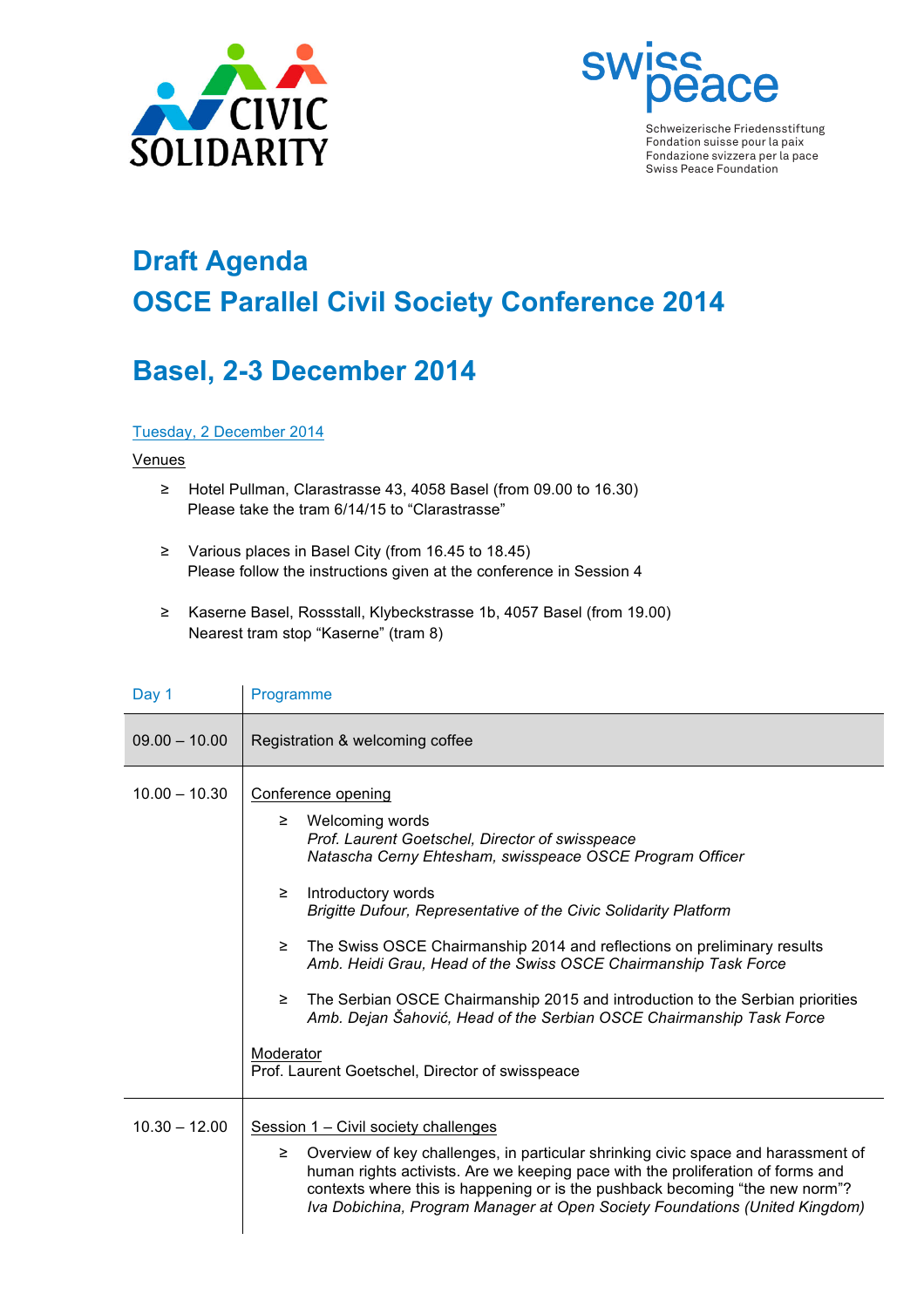|                 | ≥<br>The OSCE response to these challenges. What strategies have been identified to<br>respond to the pushback, and are they the right ones?<br>Yuri Dzhibladze, President of the Centre for Democracy and Human Rights<br>(Russia)                                                                                                              |  |
|-----------------|--------------------------------------------------------------------------------------------------------------------------------------------------------------------------------------------------------------------------------------------------------------------------------------------------------------------------------------------------|--|
|                 | What does civil society recommend OSCE to do to address the problems of<br>≧<br>shrinking space for civil society and harassment of human rights defenders? What<br>advocacy strategies does civil society need to develop to respond to the<br>challenges in the OSCE framework?<br>Mariya Yasenovska, Director of Public Alternative (Ukraine) |  |
|                 | Moderator<br>Harry Hummel, Director of the Netherlands Helsinki Committee (Netherlands)                                                                                                                                                                                                                                                          |  |
| $12.00 - 13.00$ | Lunch                                                                                                                                                                                                                                                                                                                                            |  |
| $13.00 - 14.30$ | Session 2 – Discrimination and hate crime                                                                                                                                                                                                                                                                                                        |  |
|                 | General introduction on discrimination, racism, intolerance. Racist parties and<br>≥.                                                                                                                                                                                                                                                            |  |
|                 | movements.<br>Ralph du Long, UNITED for Intercultural Action (Netherlands)                                                                                                                                                                                                                                                                       |  |
|                 | Hate crimes, extreme right groups and abuse of 'anti-fascist' discourse with regard<br>≥<br>to Ukraine<br>Maksym Butkevych, No Borders Project (Ukraine)                                                                                                                                                                                         |  |
|                 | Overview of the OSCE activities in this field and reaction to recommendations<br>≥<br>proposed<br>Cristina M. Finch, Head of the Tolerance and Non-Discrimination Department of<br>the Office for Democratic Institutions and Human Rights ODIHR of the OSCE                                                                                     |  |
|                 | Adoption of the Basel Declaration on Rising Intolerance, Discrimination, and Hate Crimes                                                                                                                                                                                                                                                         |  |
|                 | Moderator<br>Konstantin Baranov, International Youth Human Rights Movement (Russia)                                                                                                                                                                                                                                                              |  |
| $14.30 - 16.00$ | Session 3 – Combating torture and enforced disappearances                                                                                                                                                                                                                                                                                        |  |
|                 | Civil society recommendations on the prevention of torture<br>≥.<br>Eva Csergö, Association for the Prevention of Torture apt (Switzerland)                                                                                                                                                                                                      |  |
|                 | Investigations of torture cases<br>≥<br>Natalia Taubina, Public Verdict Foundation (Russia)                                                                                                                                                                                                                                                      |  |
|                 | Work and challenges of the NGO coalition against torture<br>≥<br>Nigina Bakhrieva, Public Foundation Nota Bene (Tajikistan)                                                                                                                                                                                                                      |  |
|                 | Overview of the OSCE activities in this field and reaction to recommendations<br>≥                                                                                                                                                                                                                                                               |  |
|                 | proposed<br>Omer Fischer, Deputy Head of the Human Rights Department of the Office for<br>Democratic Institutions and Human Rights ODIHR of the OSCE (tbc)                                                                                                                                                                                       |  |
|                 | Moderator<br>Simon Papuashvili, International Partnership for Human Rights (Belgium)                                                                                                                                                                                                                                                             |  |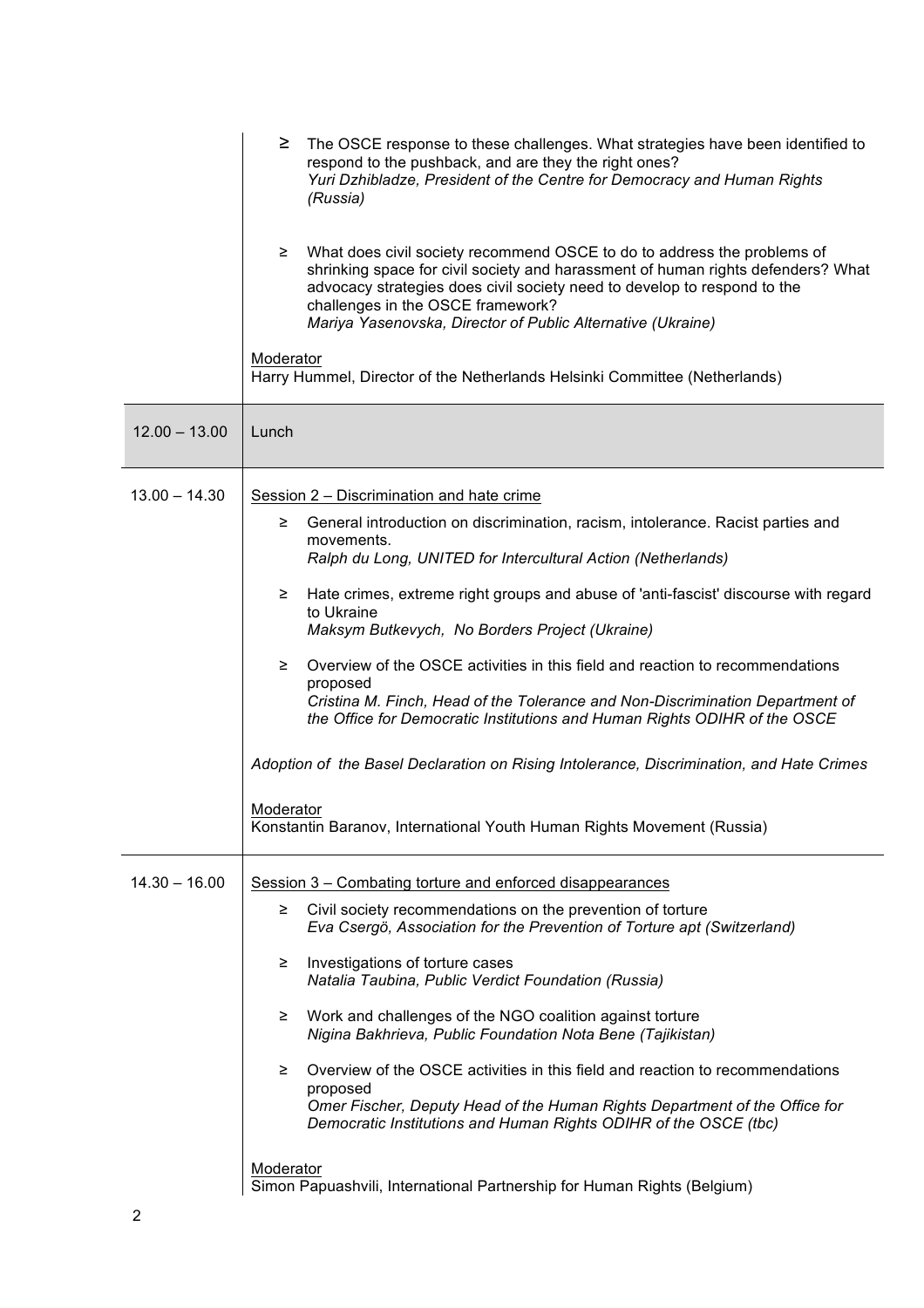| $16.00 - 16.15$ | Introduction to Session 4: The Swiss self-evaluation on the implementation of OSCE<br>Human Dimension commitments<br>Introduction to the model of self-evaluation on the implementation of the OSCE<br>≥.<br>Human Dimension commitments<br>Odile Robert, Political Advisor on the OSCE Human Dimension of the Swiss<br><b>OSCE Chairmanship Task Force</b><br>Introduction to the Swiss self-evaluation and procedure of on-site visits and<br>≥.<br>encounters with Swiss NGOs (in groups)<br>Matthias Hui, humanrights.ch (Switzerland)<br>Coordinator of the Swiss NGO Working Group OSCE<br>Moderator<br>Matthias Hui, humanrights.ch (Switzerland)<br>Coordinator of the Swiss NGO Working Group OSCE |
|-----------------|-------------------------------------------------------------------------------------------------------------------------------------------------------------------------------------------------------------------------------------------------------------------------------------------------------------------------------------------------------------------------------------------------------------------------------------------------------------------------------------------------------------------------------------------------------------------------------------------------------------------------------------------------------------------------------------------------------------|
| $16.15 - 16.30$ | Short coffee break and departure in small groups                                                                                                                                                                                                                                                                                                                                                                                                                                                                                                                                                                                                                                                            |
| $16.45 - 18.45$ | Session 4 – Spotlights in Basel: Implementation of Human Dimension commitments in<br>Switzerland (Various places in Basel City)<br>Topics of on-site visits and encounters with Swiss NGOs (in groups):<br>Refugees: reception, procedure, deportation<br>≥.<br>Inclusion/exclusion and political participation of non-citizens<br>≥.<br>Human trafficking<br>≥<br>Gender equality in the political and public life<br>≥<br>Swiss corporations and the respect for human rights<br>$\geq$<br>For each group a separate programme will be available soon.                                                                                                                                                    |
| $19.00 - 19.30$ | Reception (Kaserne Basel, Rossstall)                                                                                                                                                                                                                                                                                                                                                                                                                                                                                                                                                                                                                                                                        |
| $19.30 - 20.15$ | Continuation of Session 4 – Spotlights in Basel: Implementation of Human Dimension<br>commitments in Switzerland (Kaserne Basel, Rossstall)<br>Wrap-up: Human rights in Switzerland<br>≥.<br>Self-evaluation: NGO assessment of the model and hand-over to Serbia<br>≥.<br>Moderator<br>Matthias Hui, humanrights.ch (Switzerland)<br>Coordinator of the Swiss NGO Working Group OSCE                                                                                                                                                                                                                                                                                                                       |
| From 20.15      | Dinner (Kaserne Basel, Rossstall)                                                                                                                                                                                                                                                                                                                                                                                                                                                                                                                                                                                                                                                                           |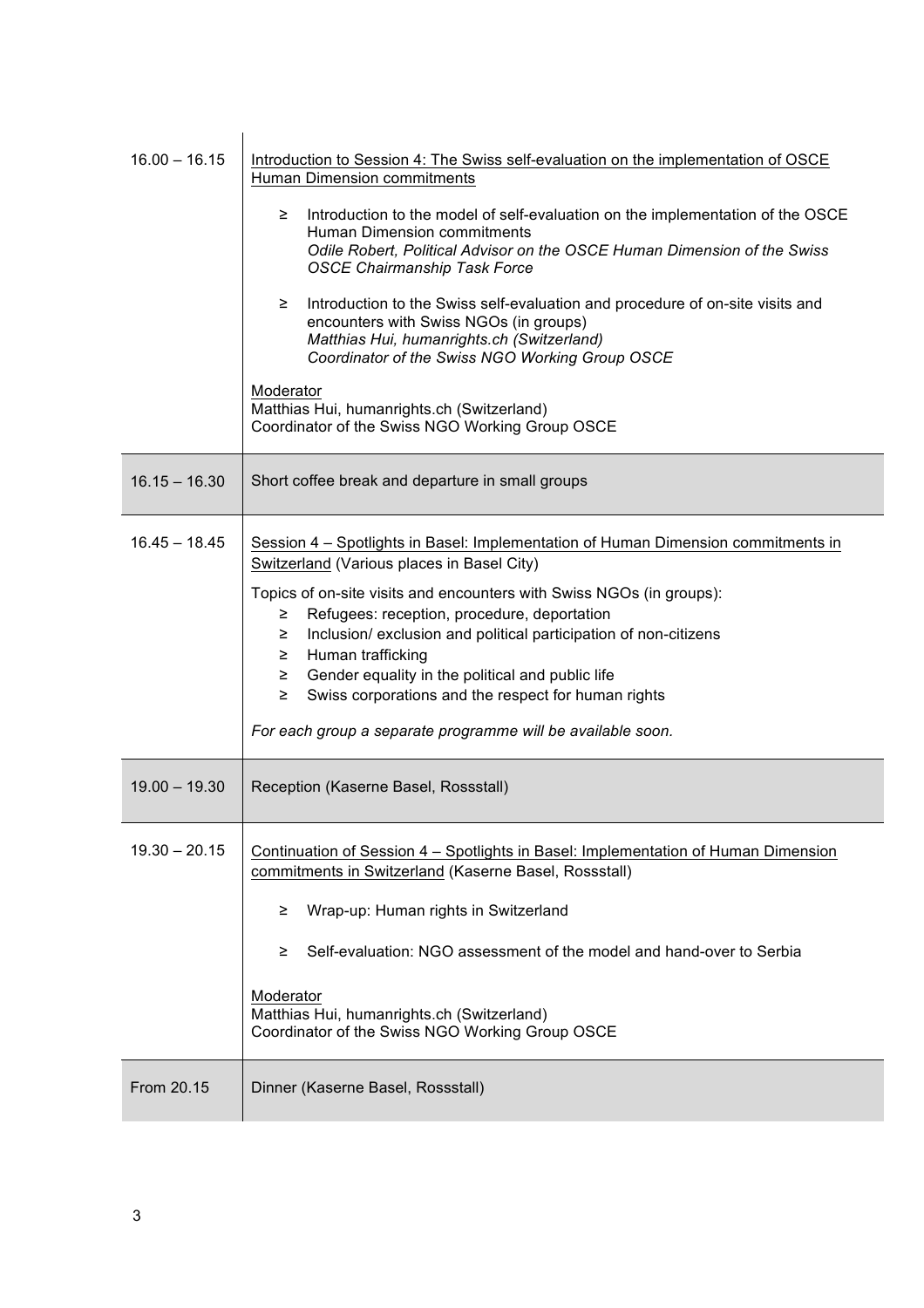### Wednesday, 3 December 2014

#### Venue

≥ Hotel Pullman, Clarastrasse 43, 4058 Basel Please take the tram 6/14/15 to "Clarastrasse"

| Programme                                                                                                                                                                                                                                                                                                                                                                                                                                                                                                                                                                                                                                |  |
|------------------------------------------------------------------------------------------------------------------------------------------------------------------------------------------------------------------------------------------------------------------------------------------------------------------------------------------------------------------------------------------------------------------------------------------------------------------------------------------------------------------------------------------------------------------------------------------------------------------------------------------|--|
| Session 5 – Shrinking Space for Civil Society in Conflict Situations<br>Reports<br>≥.<br>Civil society representatives from the OSCE region<br>Responding expert<br>≥.<br>Dr. Thania Paffenholz, Senior Researcher at the Graduate Institute's Centre<br>on Conflict, Peacebuilding and Development (Switzerland)<br>Responding expert<br>≥.<br>Dr. Nora Refaeil, Independent Human Rights Expert (Switzerland)<br>Moderator<br>Sidonia Gabriel, Director of the Centre for Peacebuilding (KOFF) at swisspeace                                                                                                                           |  |
| Coffee break                                                                                                                                                                                                                                                                                                                                                                                                                                                                                                                                                                                                                             |  |
| Session 6 – Narratives for the Future in the Western Balkans<br>General introduction on the importance of narratives in reconciliation<br>≥.<br>Izabela Kisić, Serbian Helsinki Committee for Human Rights (Serbia)<br>Narratives in documentation and archives<br>≥.<br>Vesna Teršelić, Documenta (Croatia)<br>Examples<br>≥.<br>Jasna Bastić, Peace Boat (Bosnia & Herzegovina)<br>Responding expert<br>≥.<br>Julianne Funk, Independent Expert on Peacebuilding (Switzerland)<br>Responding expert<br>2<br>Marianne von Grünigen, Swiss Helsinki Association (Switzerland)<br>Moderator<br>Dr. Briony Jones, swisspeace (Switzerland) |  |
| Lunch and side event on "The Future of OSCE Field Operations" organized by the<br>OSCE Network of Think Tanks and Academic Institutions<br>Dr. Frank Evers, Deputy Head of CORE - Centre for OSCE Research of the<br>≥<br>Institute for Peace Research and Security Policy at the University of<br>Hamburg (Germany)<br>Barend ter Haar, Senior Fellow at Clingendael, Netherlands Institute of<br>≥.                                                                                                                                                                                                                                    |  |
|                                                                                                                                                                                                                                                                                                                                                                                                                                                                                                                                                                                                                                          |  |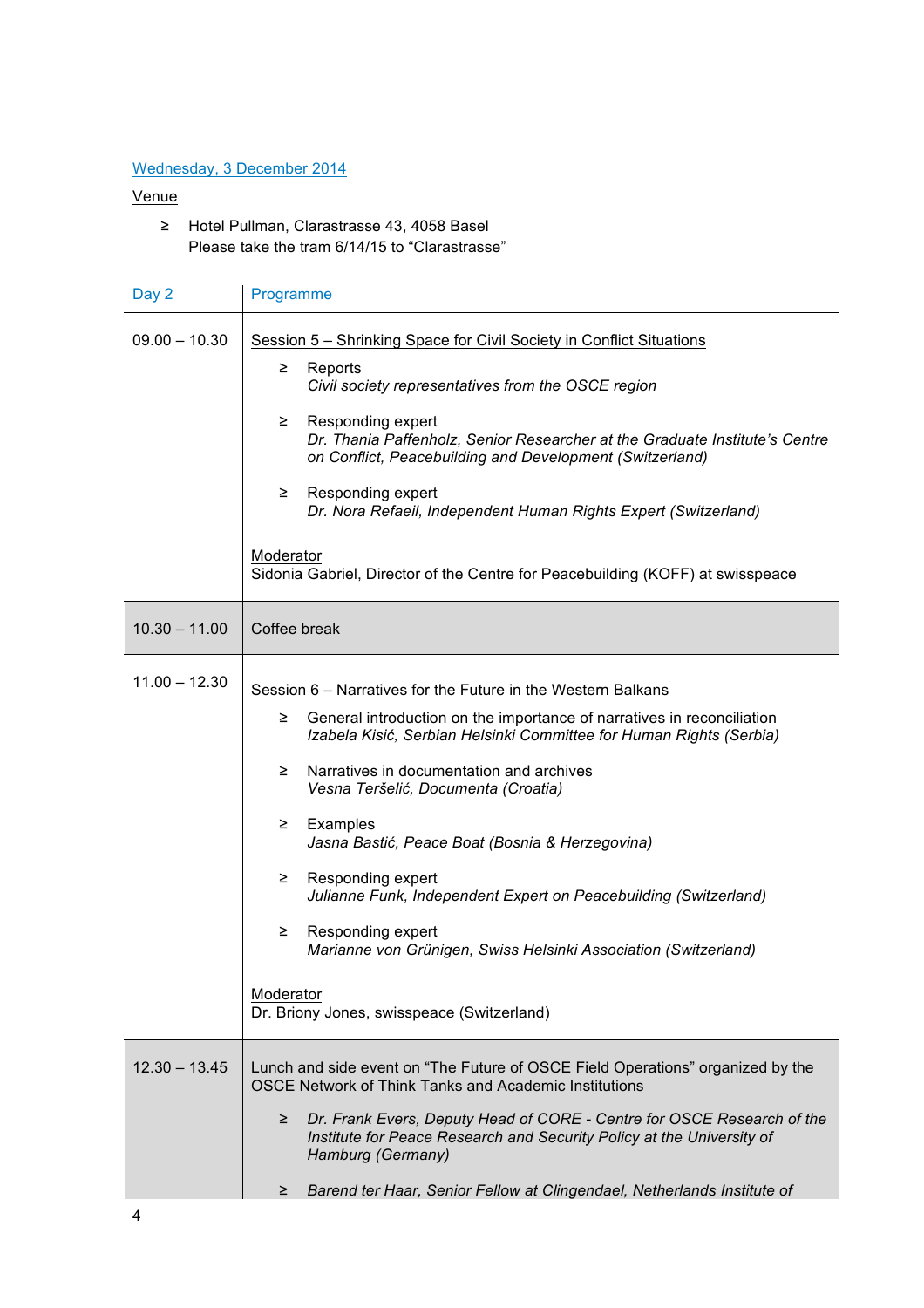|                 | International Relations (Netherlands)                                                                                                                                        |  |
|-----------------|------------------------------------------------------------------------------------------------------------------------------------------------------------------------------|--|
|                 |                                                                                                                                                                              |  |
|                 | Oleksandr Tytarchuk, Chief Scientist of the Foreign Policy Research<br>≥<br>Institute (Ukraine)                                                                              |  |
|                 | Dr. Wolfgang Zellner, Head of CORE - Centre for OSCE Research of the<br>$\geq$<br>Institute for Peace Research and Security Policy at the University of<br>Hamburg (Germany) |  |
| $13.45 - 15.15$ | Session 7 - Freedom of expression                                                                                                                                            |  |
|                 | Overview of the developments in the field of freedom of expression across<br>≥<br>the OSCE region                                                                            |  |
|                 | Civil society representative from the OSCE region                                                                                                                            |  |
|                 | Freedom of expression issues in Serbia<br>≥<br>Sasha Jankovic, Ombudsman of the Republic of Serbia (tbc)                                                                     |  |
|                 | Civil society recommendations on the freedom of expression<br>≥<br>Andrei Aliaksandrau, Article 19 (UK and Belarus)                                                          |  |
|                 | Overview of the OSCE activities in this field and reaction to<br>≥<br>recommendations proposed                                                                               |  |
|                 | Dunja Mijatović, OSCE Representative on Freedom of the Media (tbc)                                                                                                           |  |
|                 | Moderator<br>Ivar Dale, Norwegian Helsinki Committee (Norway)                                                                                                                |  |
|                 |                                                                                                                                                                              |  |
| $15.15 - 15.45$ | Coffee break                                                                                                                                                                 |  |